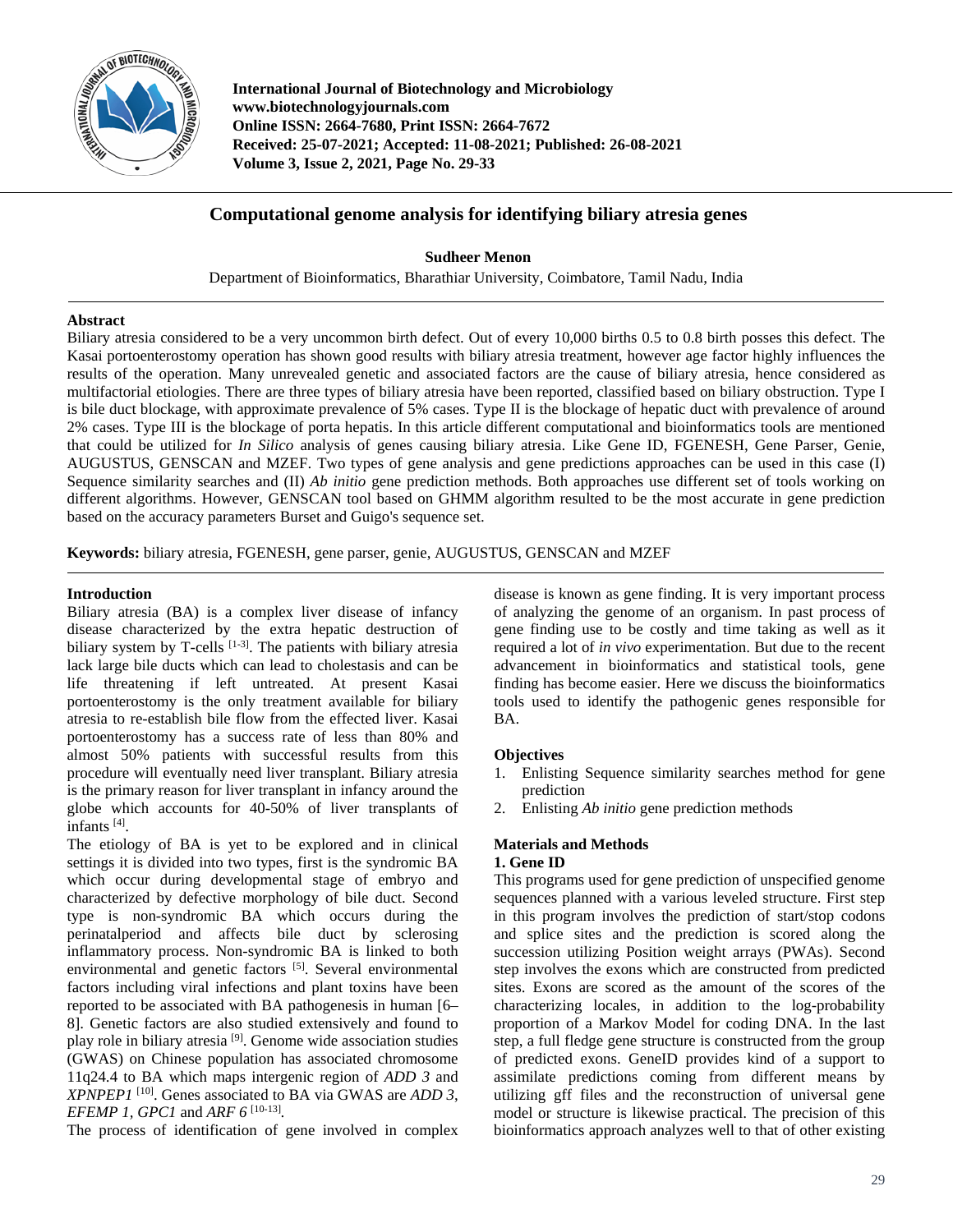approaches, however GeneID is possibly more productive as far as speed and memory utilization. At present, on a processor Intel(R) Xeon CPU 2.80 Ghz v1.2 version of GeneID examines the entire human genome in as few as 3 hours. [14, 15]

GeneID yield can be altered to various degrees of detail, including thorough posting of likely signals and exons. Besides, a few yield designs as gff or XML are accessible. There are accessible parameters documents in geneid v 1.2 for Tetraodon nigroviridis, Dictyosteliumdiscoideum, human and Drosophila Melanogaster among numerous others for species traversing the four Kingdoms. [15, 16]

### **2. Fgenesh**

The main developer of programming approaches for genomic examination is Softberry Inc. Softberry Inc. has focused in on computational techniques which include programming tools for SNP detection, transcriptome examination, and next generation sequencing methods and techniques for the detection of disease causing SNP subsets. Research oriented programs of softberry have been utilized in hundreds of research projects i: e FGENESH. FGENESH research tool is cited in thousands of research articles used for the identification of eukaryotic genes. In year 2015 only this tool was used in 2000 publications  $[17, 18]$ . Another programming application named Hundred's can be downloaded or used online at Softberry website for academic usage. It has collaborated in many academic projects globally [16, 18].

#### **3. Geneparser**

GeneParser is another computer based tool which is used to identify protein structure genes in DNA sequences. This program identify subinterval in a sequence and score them which indicate exons, introns and the locations or sites that indicate the boundaries of introns and exons. This data is than measured by a neural system to surmise the log-probability for each subinterval precisely addresses an exon or intron. Then by applying a vibrant computational algorithm to this information, a perfect blend of introns and exons that has the maximum probable function is discovered. This program has been tested on number of human genes and a correlation coefficient for GC rich genes and exon nucleotide prediction correlation was achieved which was 0/94 and 0.89 respectively <sup>[19]</sup>. In a study the program was trained on more than 50 human genes and when tested against it GeneParser accurately finds 75% exons and precisely anticipated 85% of coding sequence with correlation coefficient of  $0.85$  [16, 20].

#### **4. Génie**

In biomedical literature is a traditional source used by scientist to be aware of relevant genes to their research topics. However, a number of genes are not found in literature particularly genes from inadequately studied organisms. In addition it is impossible to summarize the literature related to genes. To overcome these above mentioned problems an algorithm Génie was introduced. It evaluates literature according to the topic to find out related genes and its orthologs in a genome. As compare to other algorithms Génie has very high performance, sensitivity and precision rates. Génie is supported with thousands of species and genes. It is

capable of analyzing genome in less than one minute even when examining human genome by utilizing records in literature. These features make it suitable for its use in lab work. Currently more than 4000 species are accessible in Génie [16, 21, 22].

#### **5. Augustus**

In a latest ENCODE genome annotation project (EGASP), few of the newly developed and widely used gene prediction tools have been tested and compared on information from human genome. One of the tested tools was AUGUSTUS. It can be used as an ab initio program. An ab initio program utilizes just one genomic sequence for input data [23]. Also, it can join data from the genomic arrangement under investigation with outer clues from different data sources. In EGASP, protein sequences, expressed sequence tags alignment and genomic sequence alignments were used along with other additional informational sources. In the class of ab initio programs AUGUSTUS altogether anticipated a genes more precisely than any other of the programs in this category. Moreover simultaneously it also predicted lowest number of false positive exons and genes which any other of the program failed to do. Among all ab initio tested tools in EGASP, AUGUSTED resulted as the finest and most precise. Also it is entirely adaptable in light of the fact that it can take data from a few sources all the while into consideration  $[24, 25, 26]$ .

### **Results and Discussion**

## **Sequence similarity searches**

The basis of sequence similarity search is to find resemblance among genomes, proteins or ESTs to the input sequence. It is very simple approach which is based on a theory that exons or functional regions are more evolutionary conserved than that of intronic or non-functional regions. If the resemblance is found between a particular genomic sequence and protein, DNA or ESTs than this resemblance information can be utilized to deduce the structure of gene or function of that particular region. Similarity based on EST has certain disadvantages as ESTs is only defines small segments of gene sequence. Hence it is not easy to predict structure of gene for a given region. Two methods dependant on similarity searches are global alignment and local alignment. BLAST family of programs is a local alignment tool which is used most commonly to identify the resemblance of sequence to known ESTs or proteins. Global alignment method is used by two programs, GeneWise [28] and PROCRUSTES [27] for gene prediction. Another software CST finder is dependent on pairwise genome comparison  $[29]$ . The major drawback of these approaches is that 50% of the discovered genes are considerably homologous to genes in databases.

### **Ab initio gene prediction programs**

Ab initio gene prediction is the next group of techniques for the computational detection of genes which employs the structure of gene as a template for gene identification. This prediction method is dependent on two kinds of sequence information, signal and content sensors. The first one, Signal sensors are concerned with small sequence motifs, like start/stop codons, polypyrimidine tracts, branch points and splice sites. The identification of exon must dependent on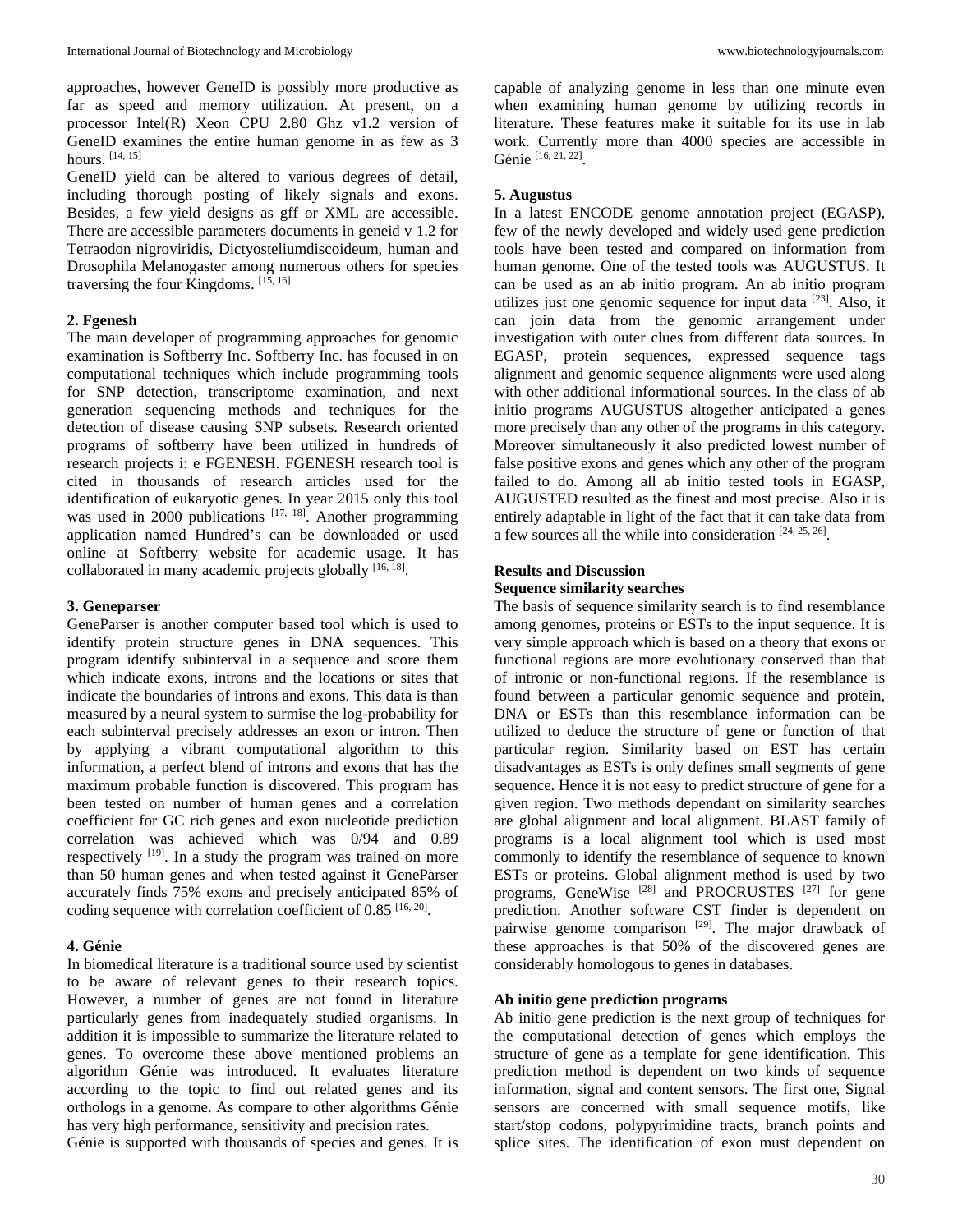content sensors, which allow coding region to stand out from the non- coding by statistical identification and it also refers to the unique codon patterns of particular specie. Various algorithms such as Meural Network, Hidden MarkovModel, Linguist methods, linear discriminant analysis and Dynamic Programming are used for constructing gene structure models. Many ab initio programs for gene prediction have been designed on based on these models. Few of the most widely used are shown in Table 1. Among them Hiden Markov Model (HMM) is the most successful  $[30]$ . HMM is mainly describes here to learn about other programs reader can find in references. In HMM, conversions among two sub-models of specific gene constituents are modeled as unnoticed or hidden Markov procedure which is capable of determining the possibility of forming specific observable nucleotides. In a real gene a more general model is needed to precisely describe the lengths of intron and exon, as the lengths of intron and exon are apparently limited by the pre-mRNA splicing factors. Consequently a Generalized Hidden Markov Model (GHMM) is created in which ensuing states are produced by a Markov chain however instead of fixed unit they have subjective length disseminations. The illustration of state transition in genomic sequences of eukaryotes is shown if Figure  $1^{[16]}$ .



**Fig 1:** HMM modeling

**Table 1:** *ab initio* programs for Gene Prediction

| Program           | <b>Species or</b><br>organism | <b>Algorithm</b>                       | Website                                                                                           |  |
|-------------------|-------------------------------|----------------------------------------|---------------------------------------------------------------------------------------------------|--|
| GeneID            | Plants and<br>Vertebrates     | Dynamic<br>programming                 | https://genome.crg.es/g<br>eneid.html                                                             |  |
| <b>FGENESH</b>    | Drosophila,<br>Human and rat. | Hidden<br><b>Markov Model</b><br>(HMM) | http://www.softberry.co<br>$m/b$ erry.phtml?topic=fg<br>enes_plus&group=prog<br>rams&subgroup=gfs |  |
| <b>GeneParser</b> | Vertebrates                   | Neural<br><b>Networks</b>              | http://stormo.wustl.edu/<br>src/GenParser/                                                        |  |
| Genie             | Drosophila, hu<br>man, other  | Generalized<br><b>HMM</b>              | http://cbdm-01.zdv.uni-<br>mainz.de/~jfontain/cms/<br>?page_id= $6$                               |  |
| <b>AUGUSTUS</b>   | Human, Arabid<br>ODS1S        | Interpolated<br>Markov Model           | http://augustus.gobics.d                                                                          |  |

# **Assessment of Programs used for predicting gene**

Gene prediction programs are present in abundance which causes inadequate evaluation of their quality. Quality of algorithms in terms of reliability and accuracy must be taken into consideration and also the type of algorithm used such as evaluation method, HMM, neural networks or others. The

ranking of a prediction tool is not only based on a single feature. Specificity and sensitivity are likely to be the most features corresponding to an prediction which are demonstrated by Burset and Guigos<sup>[31]</sup>. The prediction is measured for its accuracy at three various levels which are protein product, exon structure and coding sequence.

The accuracy at nucleotide level which determine specificity (Sp), sensitivity (Sn) and approximate coefficient (AC) provides a good judgment of how close are actual coding and predicted regions are when aligned but it does not precisely identify exon boundaries. Accuracy evaluation at exon level gives an idea how similar sequence signals like start/stop codon and splice sites are. Actual and anticipated exons with test sequences are compared to measure the accuracy (Figure 2). The accuracy at protein level is evaluated by the comparison of proteins products encoded predicted and actual gene in the test sequence. Only Fields and Sonderlunds <sup>[32]</sup> have evaluated the algorithm at protein level in literatures of gene prediction, which is why it is not used widely. The accuracy of the prediction of few widely used algorithms has been examined on sequence set of Burset and guigo [31] and the results are shown in Table  $2^{[33]}$ . The result illustrated that GHMM based GENSCAN is distinctively more precise than other programs.

| Program           | Sp   | Sn   | MR   | WR   |
|-------------------|------|------|------|------|
| Genie             | 0.46 | 0.54 | 0.18 | 0.30 |
| <b>FGENESH</b>    | 0.65 | 0.60 | 0.15 | 0.13 |
| GeneID            | 0.45 | 0.45 | 0.27 | 0.22 |
| <b>GeneParser</b> | 0.39 | 0.36 | 0.33 | 0.15 |
| <b>GENSCAN</b>    | 0.80 | 0.77 | 0.10 | 0.07 |
|                   |      |      |      |      |

**Table 2:** Gene Prediction accuracy comparison among different programs



**Fig 2:** Accuracy Comparisons of Gene Prediction Programs

### **Conclusion**

Associated chromosome 11q24.4 has been reported after the Genome wide association studies (GWAS) on Chinese population, which maps intergenic region of *ADD3* and *XPNPEP1.* Genes associated to BA via GWAS are *ADD3*, *EFEMP1, GPC1* and *ARF6.* To evaluate and analyze these genes in human genome for their pathogenic mutations which cause biliary atresia can be done by the mentioned bioinformatics tools. These tools have been classified according to the type of gene prediction method. Sequence similarity searches is the simple method is based on finding similarity in biliary atresia gene sequences between ESTs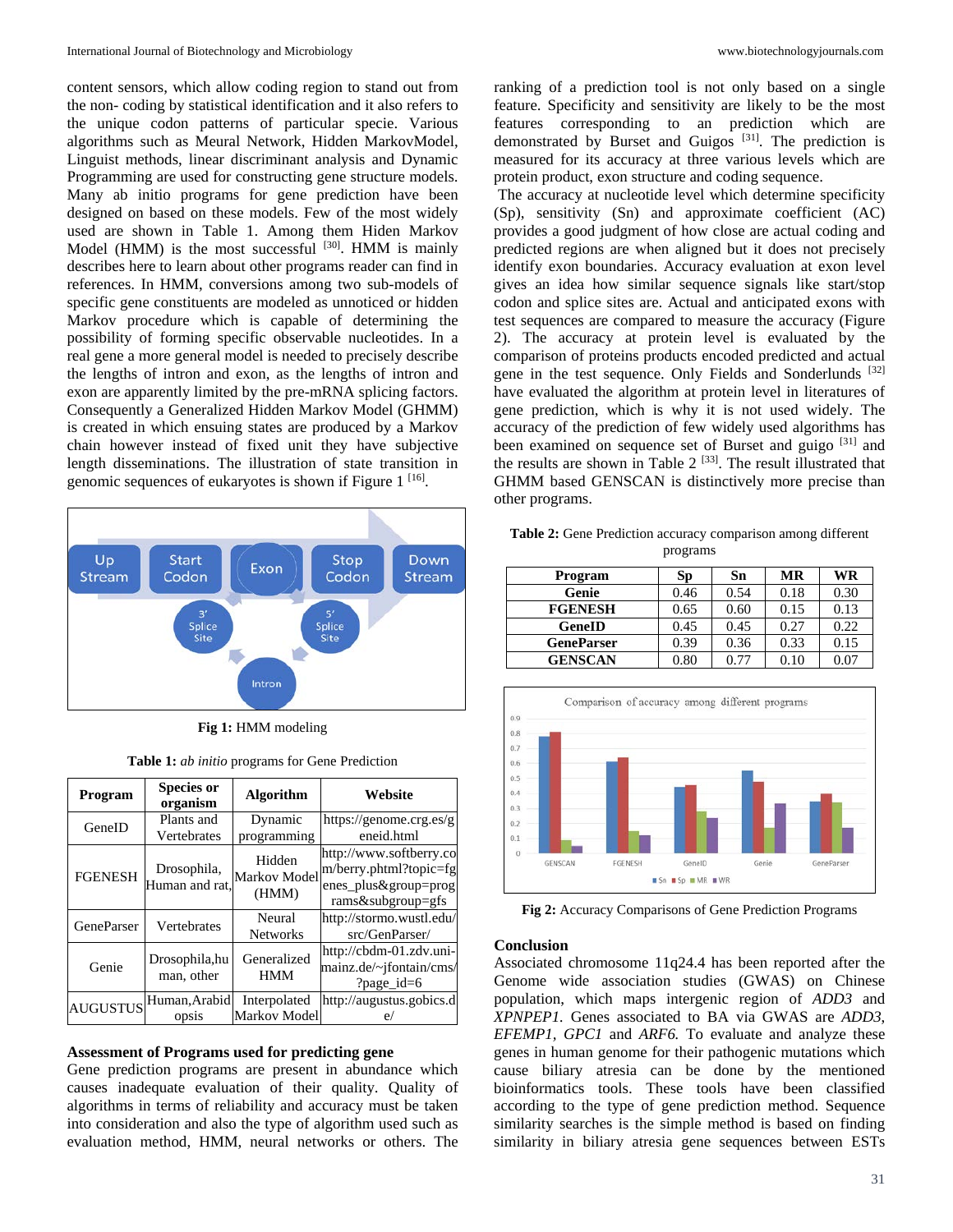(expressed sequence tags), proteins, or other genomes to the input genome. *Ab initio* gene prediction methods which use wild biliary atresia gene structure as atemplate to detect gene mutation and pathogenicity. Prediction of gene requires great efforts by both experimental and computational biologists to make gene prediction more accurate, which can definitely speed up gene discovery and knowledge mining.

# **References**

- 1. Mieli-Vergani G, Vergani D. Biliary atresia. Semin. Immunopathol*,*2009:31:371-381. Doi:10.1007/s00281- 009-0171-6.
- 2. Bezerra JA. Potential etiologies of biliary atresia. *Pediatr. Transplant,*2005:9:646-651. Doi:10.1111/j.1399-3046. 2005.00350.x.
- 3. Hartley JL, Davenport M, Kelly DA. Biliary atresia. *Lancet (London, England),*2009:374:1704-1713, Doi:10.1016/S0140-6736(09)60946-6.
- 4. Sokol RJ, Shepherd RW, Superina R, Bezerra JA, Robuck P, Hoofnagle JH *et al*. Screening and outcomes in biliary atresia: summary of a National Institutes of Health workshop. *Hepatology,*2007:46:566-581, Doi:10.1002/ hep.21790.
- 5. Davenport M. A challenge on the use of the words embryonic and perinatal in the context of biliary atresia. *Hepatology*,2005:41:403-405.
- 6. Harper P, Plant JW, Unger DB. Congenital biliary atresia and jaundice in lambs and calves. Aust. Vet. J*,*1990:67:18-22. Doi:10.1111/j.1751-0813.1990.tb07385. x.
- 7. Drut R, Drut RM, Gómez MA, Cueto Rúa E, Lojo MM. Presence of human papillomavirus in extrahepatic biliary atresia. J. Pediatr. Gastroenterol. Nutr*,*1998:27:530-535, Doi:10.1097/00005176-199811000-00007.
- 8. Domiati-Saad R, Dawson DB, Margraf LR, Finegold MJ, Weinberg AG, Rogers BB. Cytomegalovirus and human herpesvirus 6, but not human papillomavirus, are present in neonatal giant cell hepatitis and extrahepatic biliary atresia. Pediatr. Dev. Pathol. Off. J. Soc. Pediatr. Pathol. Paediatr. Pathol. Soc*,*2000:3:367-373. Doi:10.1007/s100240010045.
- 9. Leyva-Vega M, Gerfen J, Thiel BD, Jurkiewicz D, Rand EB, Pawlowska J, *et al*. Genomic alterations in biliary atresia suggest region of potential disease susceptibility in 2q37.3. Am. J. Med. Genet. A,2010:152A:886-895, Doi:10.1002/ajmg.a.33332.
- 10. Garcia-Barceló MM, Yeung MY, Miao XP, Tang CSM, Cheng G, So MT *et al*. Genome-wide association study identifies a susceptibility locus for biliary atresia on 10q24.2. Hum Mol Genet,2010:19:2917-2925, Doi:10.1093/hmg/ddq196.
- 11. So J, Ningappa M, Glessner J, Min J, Ashokkumar C, Ranganathan S *et al.* Biliary-Atresia-Associated Mannosidase-1-Alpha-2 Gene Regulates Biliary and Ciliary Morphogenesis and Laterality. *Front. Physiol,* 2020:11:538701. Doi:10.3389/fphys.2020.538701 .
- 12. Asai A, Miethke A, Bezerra JA. Pathogenesis of biliary atresia: defining biology to understand clinical phenotypes. *Nat Rev Gastroenterol Hepatol,*2015:12:342- 352. Doi:10.1038/nrgastro.2015.74.
- 13. Chen Y, Gilbert MA, Grochowski CM, McEldrew D, Llewellyn J, Waisbourd-Zinman O *et al*. A genome-wide association study identifies a susceptibility locus for biliary atresia on 2p16.1 within the gene EFEMP1. *PLOS Genet,*2018:14:e1007532.
- 14. Parra G, Blanco E, Guigó R. GeneId in Drosophila. *Genome Res,*2000:10:511-515. Doi:10.1101/gr.10.4.511.
- 15. Sudheer Menon. "Preparation and computational analysis of Bisulphite sequencing in Germfree Mice" International Journal for Science and Advance Research In Technology,2020:6(9):557-565.
- 16. Sudheer Menon, Shanmughavel Piramanayakam, Gopal Agarwal. "Computational identification of promoter regions in prokaryotes and Eukaryotes" EPRA International Journal of Agriculture and Rural Economic Research (ARER),2021:9(7):21-28.
- 17. Sudheer Menon. "Bioinformatics approaches to understand gene looping in human genome" EPRA International Journal of Research & Development (IJRD),2021:6(7):170-173.
- 18. Sudheer Menon. "Insilico analysis of terpenoids in Saccharomyces Cerevisiae"international Journal of Engineering Applied Sciences and Technology,2021:6(1):43-52. ISSN No. 2455-2143.
- 19. Sudheer Menon. "Computational analysis of Histone modification and TFBs that mediates gene looping" Bioinformatics, Pharmaceutical, and Chemical Sciences (RJLBPCS),2021:7(3):53-70.
- 20. Sudheer Menon, Shanmughavel piramanayakam, Gopal Prasad Agarwal. "FPMD-Fungal promoter motif database: A database for the Promoter motifs regions in fungal genomes" EPRA International Journal of Multidisciplinary research,2021:7(7):620-623.
- 21. Sudheer Menon, Shanmughavel Piramanayakam, Gopal Agarwal. Computational Identification of promoter regions in fungal genomes, International Journal of Advance Research, Ideas and Innovations in Technology,2021:7(4):908-914.
- 22. Sudheer Menon, Vincent Chi Hang Lui and Paul Kwong Hang Tam. Bioinformatics methods for identifying hirschsprung disease genes, International Journal for Research in Applied Science & Engineering Technology (IJRASET),2021:9(7):2974-2978.
- 23. Sudheer Menon. Bioinformatics approaches to understand the role of African genetic diversity in disease, International Journal Of Multidisciplinary Research In Science, Engineering and Technology (IJMRSET), 2021:4(8):1707-1713.
- 24. Guigó R, Knudsen S, Drake N, Smith T. Prediction of gene structure. J Mol Biol*,*1992:226:141-157. Doi:10.1016/0022-2836(92)90130-C.16.
- 25. Wang Z, Chen Y, Li Y. A brief review of computational gene prediction methods. *Genomics, proteomics Bioinforma./Beijing Genomics Inst.*2004:2:216-221, Doi:10.1016/S1672-0229(04)02028-5.
- 26. Zhang S, Li D, Zhang G, Wang J, Niu N. The Prediction of Rice Gene by Fgenesh. Agric Sci China*,*2008:7:387- 394. Doi: https://doi.org/10.1016/S1671-927(08)60081-4.
- 27. Rinaldi AJ, Lund PE, Blanco MR, Walter NG. The Shine-